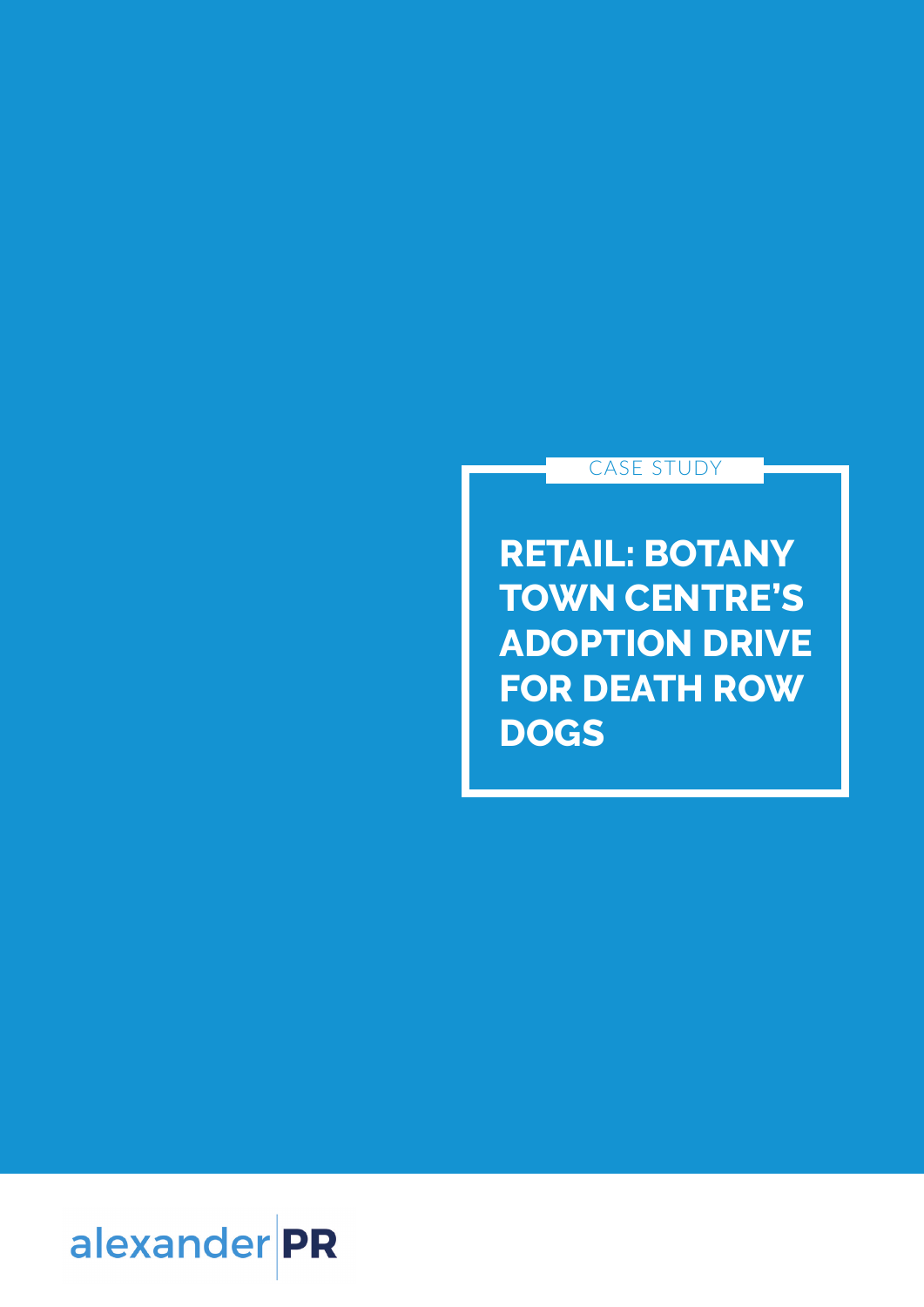## **OVERVIEW**

Managed by AMP Capital Shopping Centres and situated approximately 19km southeast of Auckland, Botany Town Centre is one of New Zealand's largest retail developments, with over 176 specialty stores and a unique garden setting. In addition to its retail offering, Botany Town Centre is a community hub for other services including the Botany Library, a centrebased community garden and a variety of education, childcare, medical and health providers.

Alexander PR's brief was to further enhance the centre's reputation in the community by attracting regular customers and new visitors in support of a worthy cause. Holding a dog adoption drive at the centre brought together people and pups and created a positive, accessible environment in which locals could safely interact with dogs rescued from an overrun South Auckland pound. The innovative, fun campaign positioned the centre as the heart of community interaction through an exciting weekend activity for families to enjoy.

Alexander PR collaborated with dog rescue organisation DC Rescue and Botany Town Centre to connect impounded dogs in need of homes with potential new families. Alexander PR brought in dog-training agency Citizen Canine to educate the crowd about appropriate dog behaviour, interaction, and general safety. Professional dog photographer Kelly Wolfe and treat company One Podgy Dog were also present on the day.